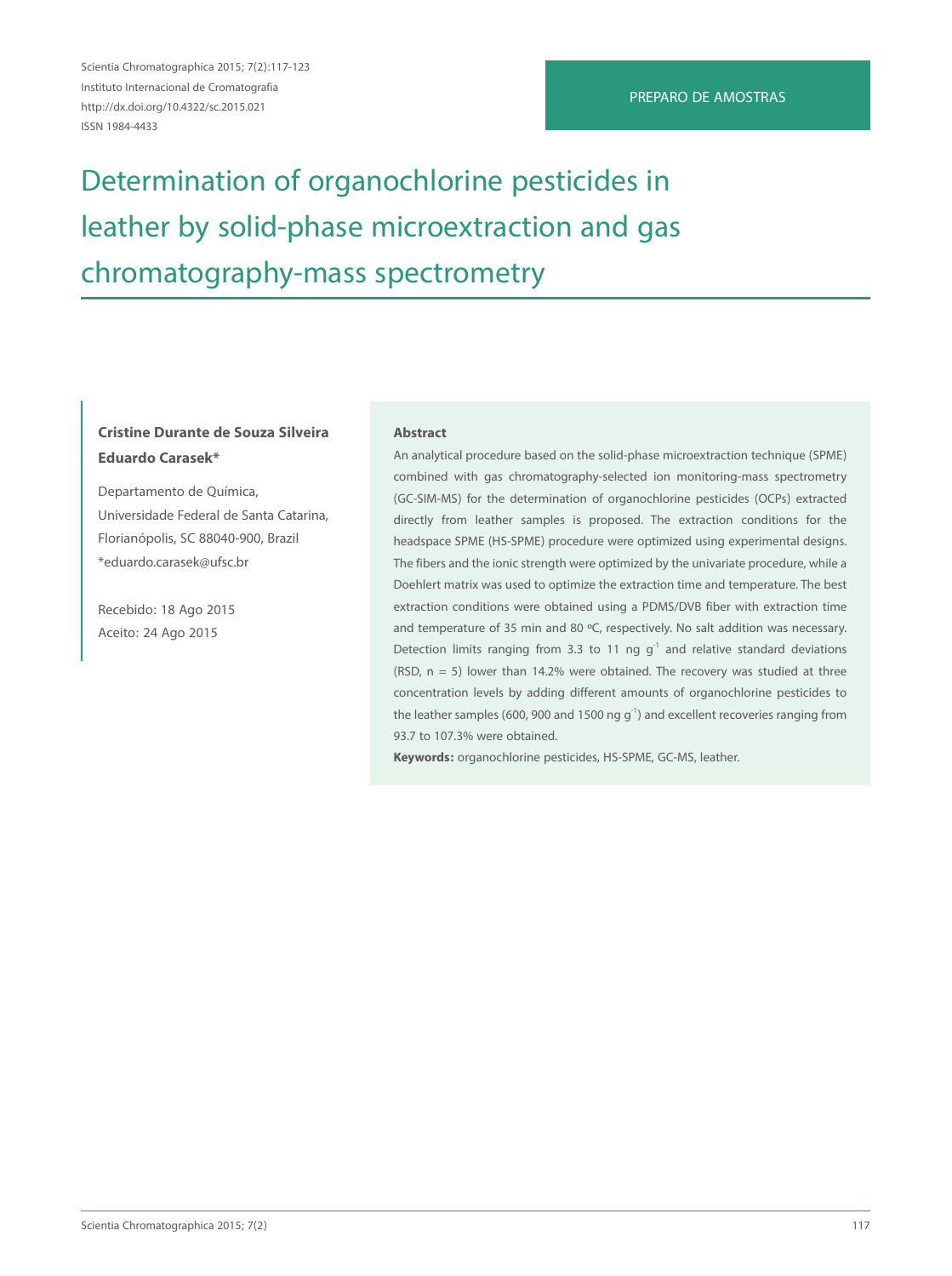## **1. Introduction**

Leather quality is dependent on several factors, including careful breeding of the herd, pest control, and appropriate ways to identify, confine and transport the animals. After the slaughter, degradation of the animal hide through the action of microorganisms must be avoided, allowing efficient processing and the obtainment of leathers and skins with very high quality. The quality of the leathers is also dependent on appropriate manipulation, conservation and storing of the hide. When the time between the slaughter and hide processing is short (6 to 12 h) the hide can be stored without pretreatment, if the temperature conditions are appropriate. However, if the hide will be subjected to a long period of storage and/or transportation, especially at high temperatures, it must go through a pretreatment called tanning. In general, for the preservation of leathers the hides are stacked and layers of salt are placed between the hides. The hides can also be immersed in brine before stacking. By applying this procedure the hides can be stored for several months before they are processed. The hides can also be preserved by refrigeration or air drying, which is used for small-scale processing. Skins containing salt show good resistance against microorganisms; however, the salt can cause dehydration, eliminating water and partially the soluble proteins. Besides the use of salt, some leather suppliers use insecticides to repel insects and/or biocides to help preserve the leather during storage and transportation<sup>[1]</sup>.

The use of dichlorodiphenyltrichloroethane (DDT) and lindane was first reported in 1954, mainly to protect raw hides from insect damage during the leather drying process<sup>[2]</sup>. Dieldrin, another organochlorine pesticide (OCP), was introduced to protect the leather against ectoparasites $[2]$ . Lindane was one of the most commonly used insecticides for protecting hides and skins until  $1990^{[2]}$ . However, the use of DDT and other OCPs has been prohibited in many countries since the 1970s, mainly because of the widespread environmental

contamination due to their persistence, bioaccumulation and high toxicity $[2]$ . The persistence of these compounds in the environment is due to their low degradation by biotic and abiotic process, leading to a long half-live time, which can be years or even decades $[3]$ . Because OCPs are fat-soluble they can be absorbed by living organisms through alimentation, breathing and the skin. After absorption, these compounds are distributed to many types of tissue including  $b$ lood<sup>[4]</sup>. The toxicity of these contaminants is very complex and is specific to each compound. Therefore, multiple toxic responses can occur according to the species, gender and organ affected<sup>[5]</sup>.

In spite of the great importance of monitoring OCP residues in leather and leather goods, very little research has been carried out on sample preparation to quantify OCPs in skins and leathers. To the best of our knowledge, there is only one study reported in the literature for the determination of OCPs in a leather matrix. The OCPs were extracted from skins and leather in a Soxhlet extractor using hexane and the concentration and cleaning of the extract was performed in a Florisil column<sup>[2]</sup>. The use of microextraction techniques like SPME to determine contaminants in leather was proposed by Carasek et al. $[6]$  to quantify phenols and chlorophenols.

The aim of this study was to develop a method for the simultaneous determination of eleven OCPs in leather samples employing HS-SPME and gas chromatography-mass spectrometry (GC-MS). The fibers PDMS 100 µm, PDMS 30 µm and PDMS/DVB 65 µm were selected to study the effectiveness for the extraction of the target compounds. A Doehlert design was used to select the best extraction conditions. The effect of the ionic strength on the extraction efficiency was determined using the univariate procedure. Finally, the optimized method was applied for the determination of OCPs in leather.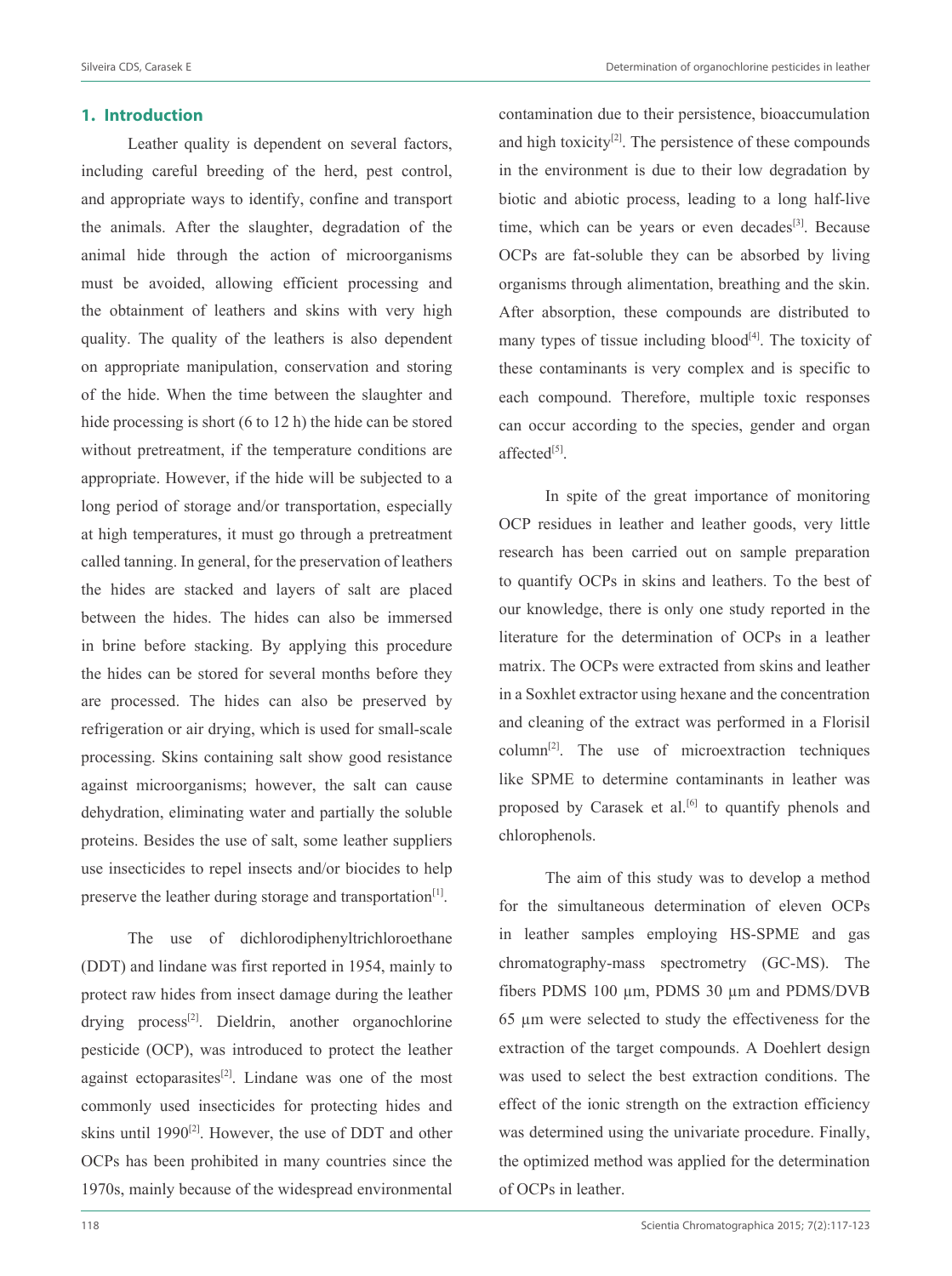## **2. Materials and Methods**

## **2.1. Chemicals and reagents**

Certified standards of pesticides (α-BHC, β-BHC, heptachlor, aldrin, heptachlor epoxide, endosulfan I, 4,4' DDE, dieldrin, 4,4' DDD, 4,4' DDT and methoxychlor) were obtained at concentrations of  $250 \text{ mg } L^1$  in methanol, with the exception of methoxychlor for which the concentration was 1000 mg  $L^{-1}$  in toluene/hexane 50:50 (Supelco, Bellefonte, USA). Working solutions were prepared by diluting stock solutions with methanol (Sigma Aldrich, Steinheim, Germany). Sodium chloride (Vetec, Rio de Janeiro, Brazil) was used to study the ionic strength.

## **2.2. Instrumentation**

All of the chromatography analysis was performed using a Shimadzu GC-2010 Plus gas chromatograph coupled to a mass spectrometer. An Rtx-5MS capillary column (30 m x  $0.25$  mm x  $0.25$  µm) manufactured by Restek (Bellefonte, PA, USA) was used for the GC separation. Helium (99.999%) was used as the carrier gas at a constant pressure of 100 kPA. The injections were performed in the splitless mode. The initial oven temperature was 100 °C (held for 2 min) and increased to 180 °C at a rate of 6 °C min<sup>-1</sup>, and increased again at a rate of 5  $^{\circ}$ C min<sup>-1</sup> to 220  $^{\circ}$ C (0 min), and finally to 250 °C at a rate of 3 °C min<sup>-1</sup>. The injector temperature was 260 ºC and the fiber desorption time was 5 min. Desorption conditions were fixed so that no memory effects were observed. The transfer line and the ion source temperatures were set at 200  $^{\circ}$ C and 210  $^{\circ}$ C, respectively. The acquisition of the ionization was carried out in SIM mode to avoid overlapping of the sample peaks with those of the target analytes. The selected ions used for quantification of the target analytes (m/z ratio) were: 183-181-219 (α-BHC), 219-181-109 (β-BHC), 100-272-274 (heptachlor), 66-263-79 (aldrin), 81-353- 355 (heptachlor epoxido), 241-239-195 (endosulfan I), 246-318-248 (4,4' DDE), 79-81-82 (dieldrin), 235- 237-165 (4,4' DDD and 4,4' DDT) and 227-228-152 (methoxychlor).

**2.3. SPME procedure**

The pesticides were extracted by SPME from the headspace of the matrix. The HS-SPME was performed using commercial fiber with a manual holder (Supelco, Bellefonte, USA). The extractions were carried out using a PDMS/DVB fiber with 65 µm thickness (Supelco, Bellefonte, PA, USA). The fibers were conditioned according to the temperature and time provided by the manufacturer before use.

## **2.4. Leather sample preparation**

"Wet blue" leather samples were supplied by the Brazilian Institute for the Technology of Leather and Artifacts (*Instituto Brasileiro de Tecnologia do Couro e Artefatos*, Novo Hamburgo, Rio Grande do Sul, Brazil). Leather samples weighing 100 mg, free from the target analytes, were cut into cubes of approximately 2 mm<sup>2</sup> and placed in 4 mL vials. The samples were spiked with pesticide standard and stored for 24 hours at -18 °C to allow its interaction with the sample matrix. At the time of extraction 1 ml of distilled water was added and a magnetic stir bar was used for stirring. For all of the optimization steps the samples were spiked with 30 µL of the pesticide standard at a concentration of 3 mg  $L^{-1}$ , with the exception of methoxychlor for which the concentration was 12 mg  $L^{-1}$ .

## **2.5. Selection of the coated fiber for HS-SPME procedure**

The following polymeric fibers were studied: PDMS 100 µm, PMDS 30 µm and PDMS/DVB 65 µm, all purchased from Supelco (Bellefonte, PA, USA). The pesticide extractions were performed using 100 mg of leather prepared as described in section 2.4. The different fiber coatings were evaluated in the headspace mode at 75 °C applying a time of 35 min with maximum sample agitation.

## **2.6. Optimization of extraction conditions**

The influence of the ionic strength was investigated using saturated sodium chloride solution and distilled water. The extraction procedure was carried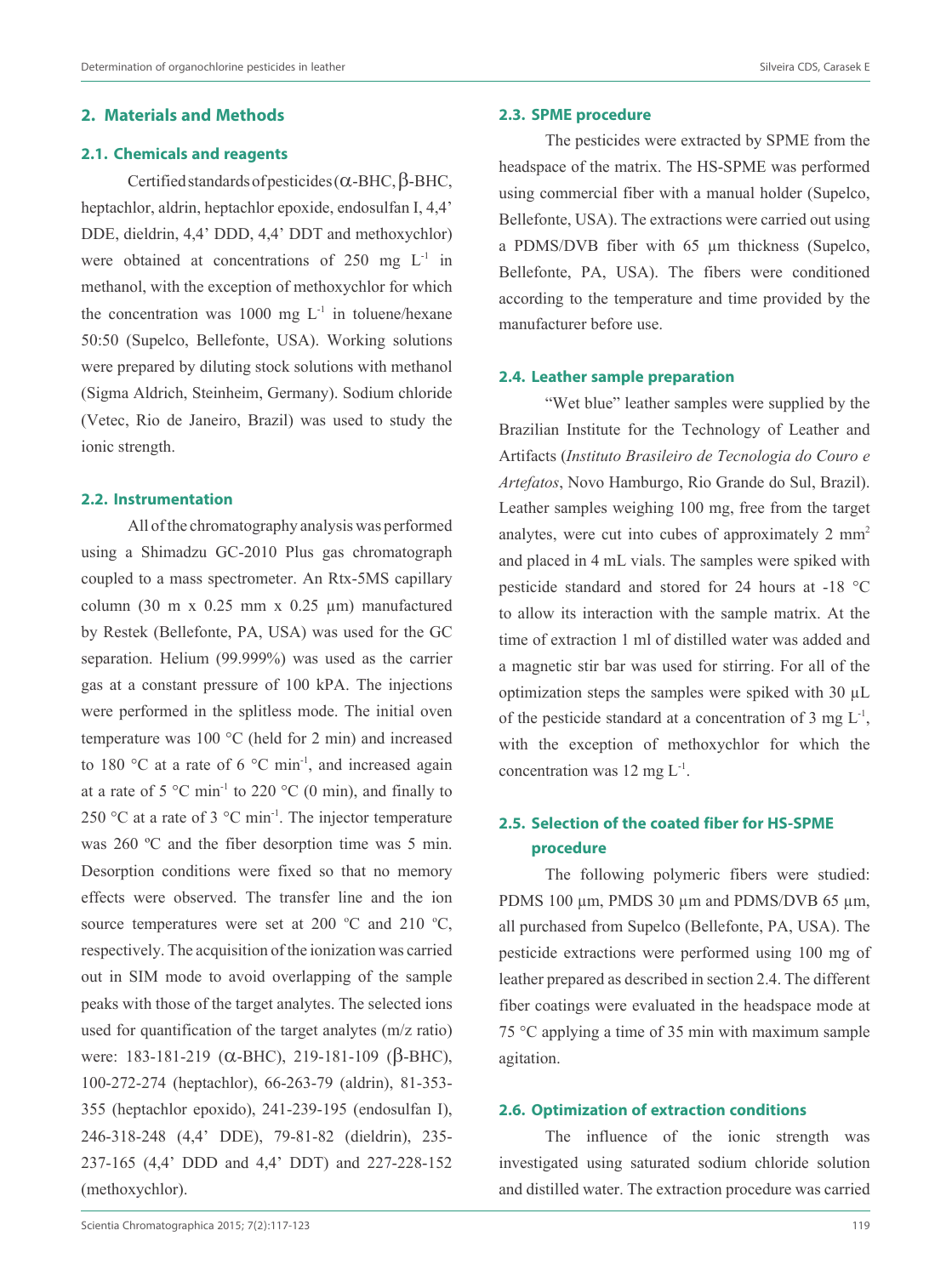out at 75 °C applying a time of 35 min with maximum sample agitation. A multivariate optimization procedure to select the best extraction time (10 to 40 min) and temperature (40 to 85 °C) was performed using a Doehlert matrix. The optimization of the extraction conditions was carried out with PMDS/DVB fiber in the sodium chloride solution. The experimental design and data treatment were carried out using the software Statistica 7.0.<sup>®</sup>

## **3. Results and Discussion**

## **3.1. Selection of the coated fiber for HS-SPME procedure**

Figure 1 shows the chromatograms obtained for each SPME fiber used in this study. It can be observed that the PDMS/DVB fiber showed better extraction efficiency than the other fibers for all target compounds and this fiber was therefore selected to continue this study.

## **3.2. Optimization of extraction conditions**

The effect of the ionic strength on the extraction efficiency was studied using a univariate design, adding distilled water or saturated sodium chloride solution to the vials containing the leather samples. The results of this study, shown in Figure 2, indicate a reduction in the extraction efficiency of the OCPs when the ionic strength was increased. This finding is in agreement with that reported by  $\text{Dong}^{[7]}$ , Prates<sup>[8]</sup> and Pawliszyn<sup>[9,10,11]</sup> who studied the salting out effect on the extraction of OCPs. Therefore, no salt was added to the vials for the next steps of this study.

In order to determine the best extraction time and temperature for the extraction of the OCPs from the leather matrix, a Doehlert design was used. The aforementioned ranges for these variables were studied. Figure 3 shows the response surface obtained using the geometric mean of the set of peak areas observed for the target compounds as the response. Figure 3 shows that the temperatures should be higher than those studied and that extraction times of 30 - 40 min should be selected to obtain the maximum extraction of the OCPs from the leather. However, due to the exothermic nature of the SPME process temperatures higher than 85  $^{\circ}$ C were not applied in this study. In conclusion, the optimized conditions were extraction time of 35 min, 80 °C as the extraction temperature and no salt addition.



**Figure 1.** Chromatograms in SIM mode for three different SPME fibers for the OCP peak identification:  $1 = \alpha$ -BHC,  $2 = \beta$ -BHC,  $3 =$  heptachloro,  $4 =$  aldrin,  $5 =$  heptachloro epoxide,  $6 =$  endosulfan I,  $7 =$  DDE,  $8 =$  dieldrin,  $9 =$  DDD,  $10 =$  DDT,  $11 =$  methoxychlor.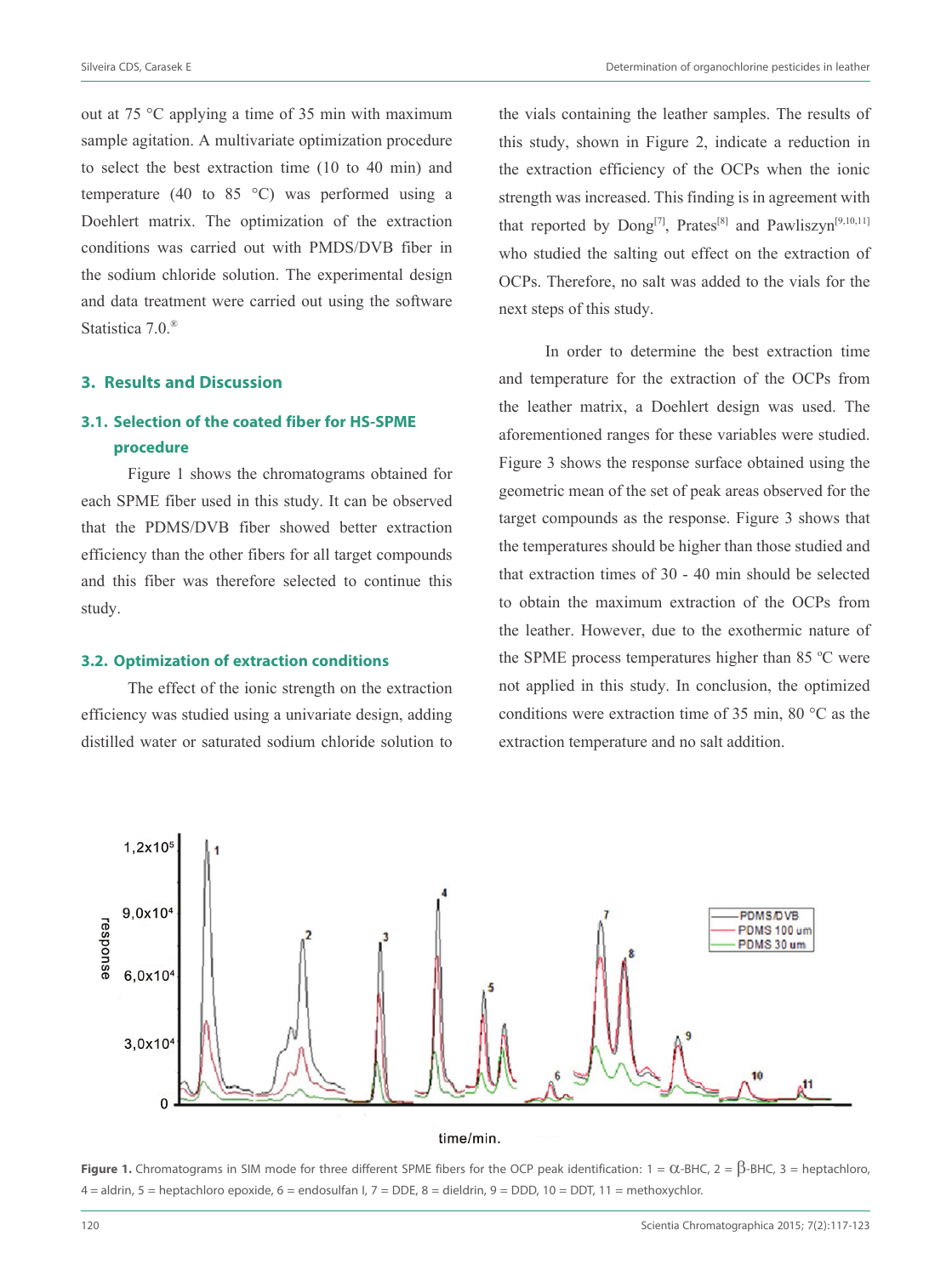

**Figure 2.** Influence of ionic strength with NaCl and without NaCl (1 =  $\alpha$ -BHC, 2 =  $\beta$ -BHC, 3 = heptachloro, 4 = aldrin, 5 = heptachloro epoxide,  $6 =$  endosulfan I,  $7 =$  DDE,  $8 =$  dieldrin,  $9 =$  DDD,  $10 =$  DDT,  $11 =$  methoxychlor).



**Figure 3.** Response surfaces obtained from the Doehlert design for two variables – extraction time and temperature – for the HS-SPME of OCPs in leather.

#### **3.3. Analytical figures of merit**

The performance of the method was verified through some analytical figures of merit using the optimized conditions. The analytical curve was built spiking 100 mg of leather sample with 5, 10, 20, 30, 40 and 50 µL of standard pesticide solution (each pesticide at 3 mg  $L^{-1}$  with the exception of methoxychlor at 12 mg  $L^{-1}$ ). The limit of detection was calculated as three times the standard deviation of the intercept of the calibration curve divided by the angular coefficient of the calibration curve. The limit of detection for all pesticides ranged from 3.3 ng  $g^{-1}$  to 11.0 ng  $g^{-1}$  (with the exception of methoxychlor, the value for which was  $107.6$  ng  $g^{-1}$ ). The limit of quantification (LOQ) was calculated as 3.3 fold the LOD. The linear range varied from 10.9 to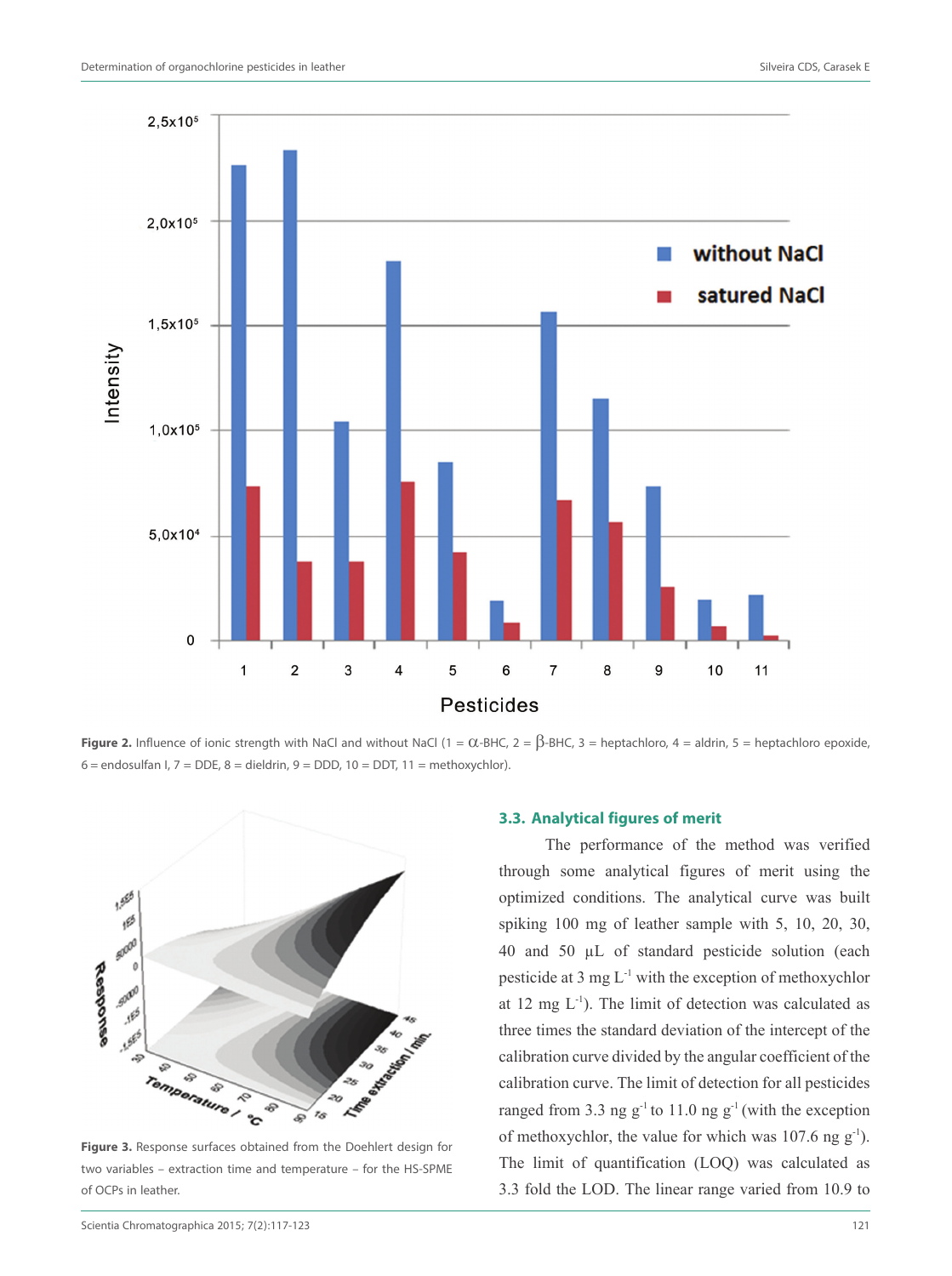| <b>Analytes</b>   | Linear range<br>$(ng g-1)$ | $\mathsf{R}$ | <b>LOD</b><br>$(ng g^{-1})$ | <b>LOO</b><br>$(ng g-1)$ | RSD% |
|-------------------|----------------------------|--------------|-----------------------------|--------------------------|------|
| $\alpha$ -BHC     | $10.94 - 1500$             | 0.9993       | 3.28                        | 9.84                     | 7.8  |
| $\beta$ -BHC      | $20.3 - 1500$              | 0.9975       | 6.22                        | 20.53                    | 9.8  |
| Heptachloro       | $25.36 - 1500$             | 0.9963       | 7.59                        | 22.77                    | 10.8 |
| Aldrin            | $25.20 - 1500$             | 0.9963       | 7.56                        | 24,95                    | 9.2  |
| Heptachloro epox. | 18.02 - 1500               | 0.9974       | 5.41                        | 17,85                    | 6.1  |
| Endosulfan I      | $25.36 - 1500$             | 0.9962       | 7.61                        | 25.11                    | 6.5  |
| 4'4 DDE           | $21.37 - 1500$             | 0.9964       | 6.41                        | 21.15                    | 10.9 |
| <b>Dieldrin</b>   | $22.14 - 1500$             | 0.9980       | 6.64                        | 21.91                    | 6.8  |
| 4'4 DDD           | $36.60 - 1500$             | 0.9946       | 10.98                       | 36.23                    | 13.9 |
| 4'4 DDT           | $34.65 - 1500$             | 0.9950       | 10.39                       | 34.29                    | 13.1 |
| Methoxychlor      | $32.27 - 6000$             | 0.9970       | 10.56                       | 34.85                    | 14.3 |

**Table 1.** Linear range, linear correlation coefficients, relative standard deviations and detection limits for the optimized method**.**

 $R =$  correlation coefficients; LOD = Limit of detection; RSD = relative standard deviation (450 ng g<sup>-1</sup>; n = 5).

Table 2. Repeatability study using three different concentration levels.

|                   | Level 1<br>$(600 \text{ ng g}^{-1})$  | Level <sub>2</sub><br>$(900 \text{ ng g}^{-1})$  | Level 3<br>$(1500 \text{ ng g}^{-1})$ |
|-------------------|---------------------------------------|--------------------------------------------------|---------------------------------------|
| <b>Analytes</b>   |                                       | Recovery (%)                                     |                                       |
| $O$ -BHC          | $97.1 \pm 5.3$                        | $99.7 \pm 4.7$                                   | $99.6 \pm 3.9$                        |
| $\beta$ -BHC      | $103.0 \pm 6.1$                       | $97.9 \pm 3.5$                                   | $101.6 \pm 2.9$                       |
| Heptachloro       | $94.7 \pm 6.5$                        | $101.8 \pm 4.2$                                  | $98.9 \pm 5.2$                        |
| Aldrin            | $95.7 \pm 4.8$                        | $98.2 + 3.6$                                     | $102.7 + 4.2$                         |
| Heptachloro epox. | $100.7 \pm 7.2$                       | $97.7 \pm 8.6$                                   | $100.2 \pm 7.3$                       |
| Endosulfan I      | $101.7 \pm 4.6$                       | $100.0 \pm 7.1$                                  | $101.9 \pm 6.5$                       |
| 4'4 DDE           | $93.2 \pm 4.9$                        | $98.9 \pm 2.2$                                   | $101.0 \pm 3.2$                       |
| <b>Dieldrin</b>   | $102.5 \pm 3.2$                       | 99.1 $\pm$ 6.2                                   | $98.9 + 5.6$                          |
| 4'4 DDD           | $95.0 \pm 8.1$                        | $105.4 \pm 7.8$                                  | $98.8 \pm 9.2$                        |
| 4'4 DDT           | $107.8 \pm 7.7$                       | $105.4 \pm 5.5$                                  | $106.9 \pm 8.1$                       |
|                   | Level 1<br>$(2400 \text{ ng g}^{-1})$ | Level <sub>2</sub><br>$(3600 \text{ ng g}^{-1})$ | Level 3<br>$(6000 \text{ ng g}^{-1})$ |
|                   |                                       | Recovery (%)                                     |                                       |
| Methoxychlor      | $107.3 \pm 10.2$                      | $96.8 \pm 9.9$                                   | $100.4 \pm 7.4$                       |

 $n = 3$ .

1500 ng  $g^{-1}$  for all target pesticides (with the exception of methoxychlor with a range of 32.3 and 6000 ng  $g^{-1}$ ) and the linear correlations ranged from 0.9946 to 0.9993. The method repeatability was estimated by calculating the relative standard deviation (RSD%) of five replicates after spiking the leather with a concentration of  $450$  ng g<sup>-1</sup> (with the exception of methoxychlor for which

the concentration was 1800 ng  $g^{-1}$ ). Excellent values in the range of 6.1–14.3% were obtained. The individual results for each target compound can be found in Table 1 which shows similar or better results that those reported by Font and Marsal<sup>[2]</sup>. However, the SPME procedure showed some important advantages including shorter extraction time (35 min compared with over 24 h), less